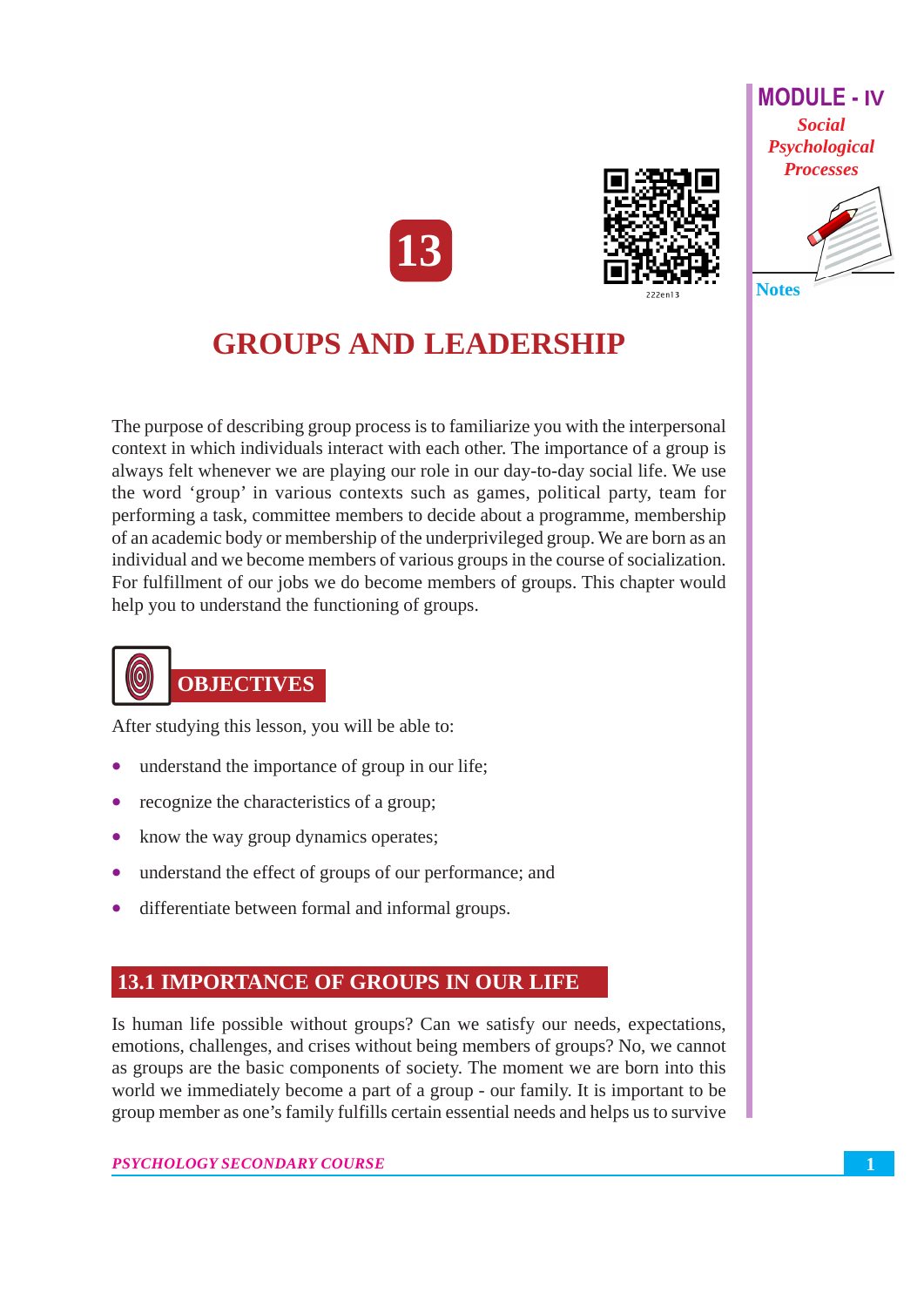**MODULE - IV Social** Psychological **Processes** 



**Notes** 

in the social world. Each group has a commonsense view of the world and as the baby grows s/he learns what is expected of him/her to become a productive member of the group. Soon the young child comes to acquire a sense of 'self' and comes to develop a personality. Groups like family help to transmit culture of one's society by the process of socialization. Groups also teach us thoughts and behaviors. Also if one is a member of a sports team, cricket or football, then we know that each member must obey rules and regulations.

In early years of life the family supports us, and then as we move on to school and college we get the support of various social, academic, and professional groups. We can be member of various groups such as political, religious, ethnic, sports, music, and cultural that allow us to pursue our needs and goals. Such groups help us to make our life more meaningful and comfortable. We cnnot live and grow as an isolated individual moments reflection will tell you that group life allows us to fulfill social and emotional needs. These include recognition, affiliation, security, prestige, identity, sense of belongingness, and status. Groups also allow us to meet our task related need such as goal achievement. Indeed groups are central to human life.

## **INTEXT QUESTIONS 13.1**

1. Why do people join groups? List the names of the groups that you belong to.

## **13.2 CHARACTERISTICS OF A GROUP**

A group is collection of individuals who work together so as to contribute towards a common aim or goal under the direction of a leader. Groups share common characteristics and have a social structure as in religious groups, caste groups, community groups of business men, sportsmen and so on. The characteristics of a group are as follows:

- Members define themselves as group members and have a strong 'we feeling' a psychological feeling of belonging to each other. Do you have a group of friends that you are fond of? Do you not feel close to each other? Yes you are likely to support each other in every day life.
- Group members are engaged in frequent interaction and they affect the behavior of each other. Do you meet your friends frequently? It helps you to know how the group is moving ahead in its goal.
- Further, group members share common norms and mutual interests and values. They depend upon each other and rely for fulfillment of their needs and the survival of the group.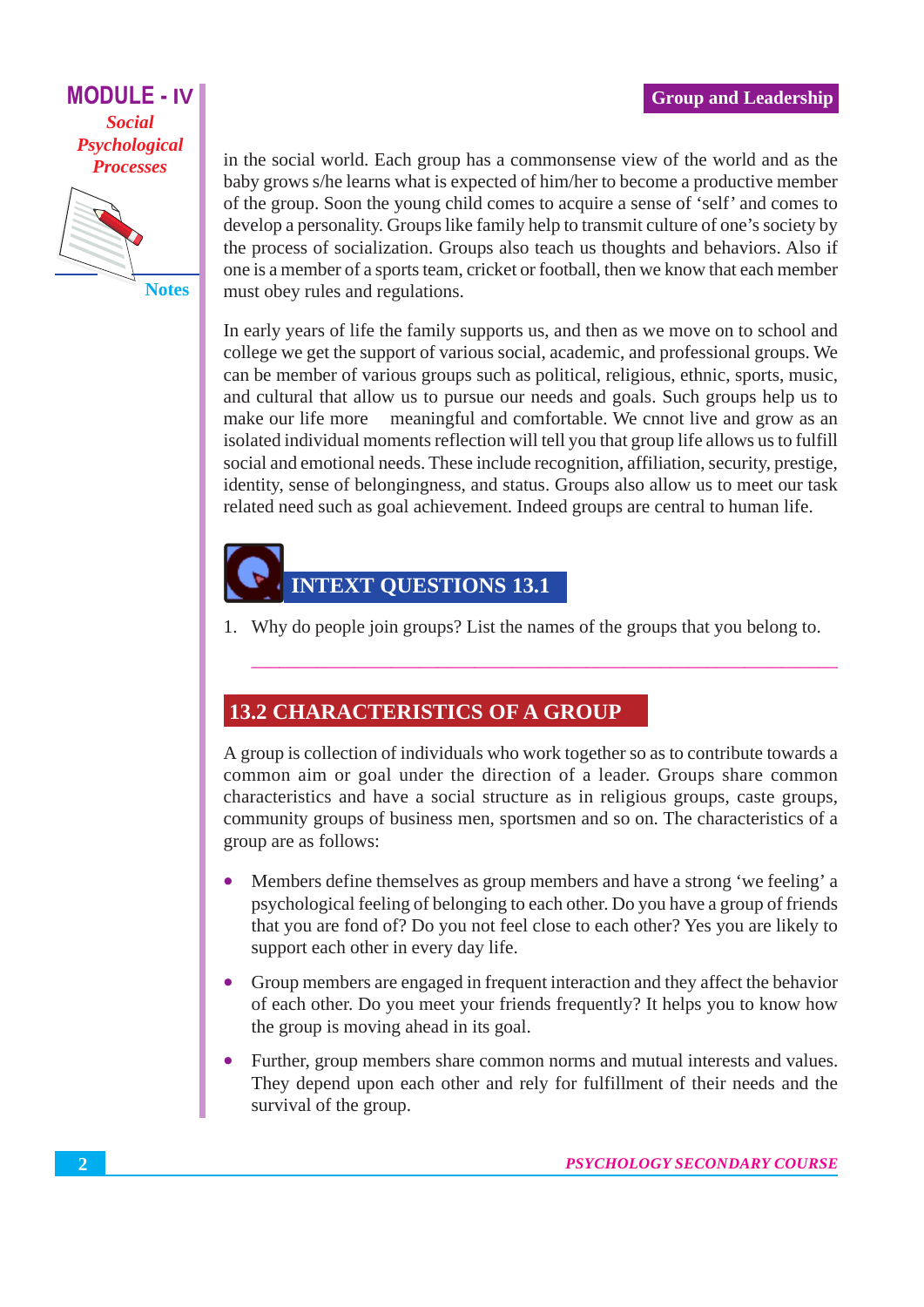- Members of a group are aware of rules and regulations that are to be followed, as it helps maintain order and discipline. Does your mother ask you to talk softly while your elder brother is studying for an exam? Or that you must help in washing the dishes after having dinner?
- Groups vary in size. They can be large or small. A family can consist of four members or a traditional joint family can consist of 50 members or more! A political party can be of 100 members or of a few thousands.



- 1. State whether the following are examples of a group:
	- a. People crossing a street
	- b. Religious gathering
	- c. People standing at a bust stop
	- d. Birthday party
	- e. Political club
- 2. Describe the important features of a group.

## **13.3 GROUP DYNAMICS**

The behavior of one member influences the behavior of other members in the group. This process of influencing each other's behavior pattern in a group is called group dynamics. Group dynamics is affected by factors of individual personality, social situation and cultural traditions. Group dynamics varies in different kinds of group situations.

#### **Cohesiveness**

Cohesiveness refers to the shared perspective which binds the members of a group or community. At the time of external threat people have a tendency to fight unitedly to ward off the common threat. During war times this feeling of togetherness soars because of common threat perceived by the group. For example, when terrorists attacked Mumbai Taj Hotel on 26/11/2008 the people of Mumbai united forgetting regional, linguistic and community differences.

#### **Conformity**

It is important to understand the concept of conformity while describing group processes. Conformity is getting affected by how the behaviours of others change

#### PSYCHOLOGY SECONDARY COURSE

**MODULE - IV Social** Psychological **Processes** 



**Notes**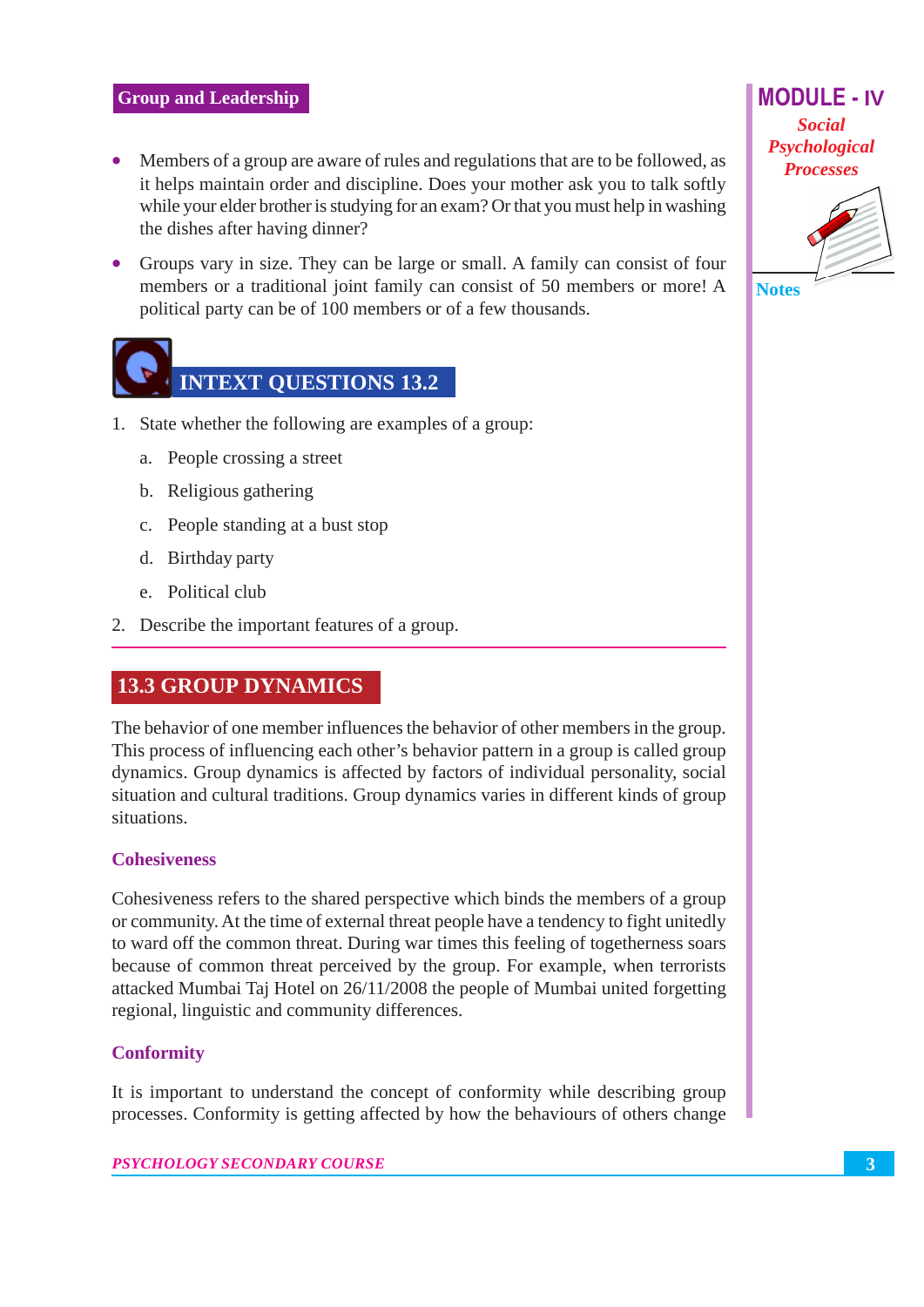#### **MODULE - IV Social** Psychological **Processes**



**Notes** 

our own behavior by changing our beliefs. Conformity can be of two types. Sometimes we conform to others without believing it. This type of outward conformity is called compliance. If our compliance is to an explicit command or acting in accordance with a direction - it is called obedience. The sincere inward conformity is a process when we are genuinely convinced and it is called acceptance. For instance, it is suggested that morning walk is useful for health and we start doing so.

## **INTEXT QUESTIONS 13.3**

- 1. What is the process of group dynamics?
- 2. With the help of examples describe cohesiveness and conformity.

#### **13.4 DIFFERENCE BETWEEN "US" AND "THEM"**

Do you not like your friends more as compared to other peers in your social world? And, if you are a sports fan do you not like to cheer for your home during match rather than for the visitor's team? Yes, we have a more positive at tude towards our group. There is a natural tendency of humans to form groups based on common identity. We use our identity with our groups, often called in-group, to evaluate others, termed as out-group, even when it leads to forming incorrect conclusions. We tend to evaluate the out-group as being more similar to each other than the in-group, for example, people say "They are all the same". We are also likely to exaggerate the differences between 'us' and 'them', thus we are likely to say, "They are so very different from us". This type of social categorization becomes associated with stereotypes, prejudice and discrimination. When we link negative attitudes towards other groups and differentiate between 'us' and 'them' we start creating a boundary that separates the groups. This labeling makes the 'them' group to be less human. Violent and evil acts are common against those whom we have a prejudice.

We tend to categorize people on the basis of shared characteristics. We automatically categorize people on the basis of sex, age, and religion. Why do we categorize people into 'us' and 'them'? We categorize people because it is a quick and easy way of dealing with people. Categorization has an adaptive function. Responding to every person as an individual would create an overload on the perceiver's cognitive assessment of the person. However, if we have enough time and information then we tend to make a more accurate perception of the person or group.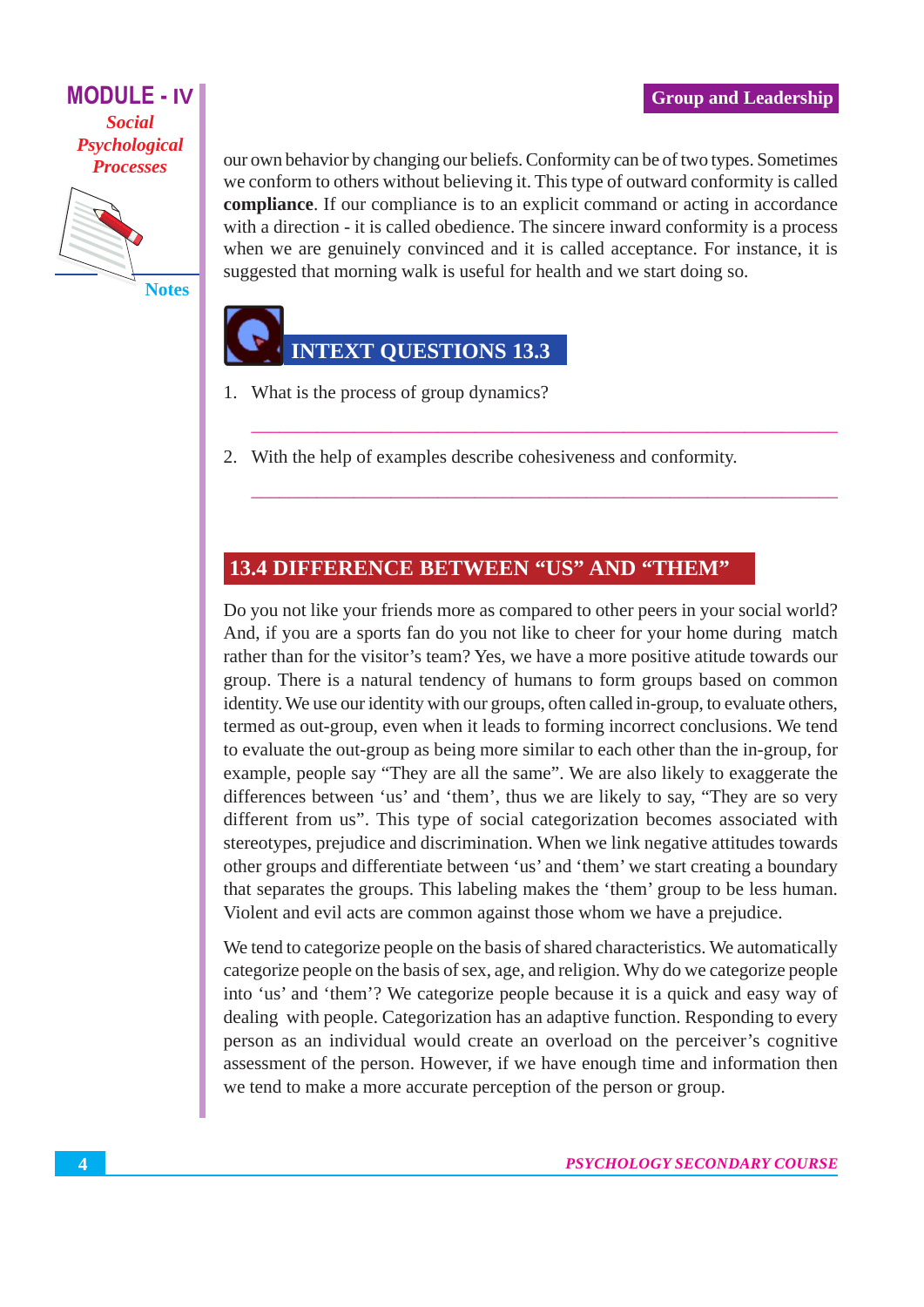#### **Group and Leadership**



(i) Describe the important differences between "us" and "them"?

#### **Group's Effect on Performance**

The effect of a group on performance can be positive or negative. There are some important concepts that can help us understand the effect of groups.

#### **Social Facilitation**

We are affected by the mere presence of another person Mere presence means that people are not competing with each other and they are present as a passive audience or co-actors. Does our normal activities of eating and playing are affected by mere presence of others? In our daily life we can notice such differences in our behavior. It is found that cyclicts or joggers in a park times are faster when racing or moving together than doing alone against the clock. It has also been found that social arousal facilitates performance.

#### **Social Loafing**

Social loafting is the tendency of people in a group to exert less effort towards a common goal. When they are individually accountable contrary to common notion "in unity there is strength" group members are actually less motivated when reward is equally divided and the task is less challenging, appealing or involving. In contrast people in a group are likely to loaf less when the task is appealing and member's identify with the group.



- 1. Explain the term social facilitation?
- 2. Explain the term 'social loafing'.

Social facilitation is a process by which people are aroused in a group and leads to better performance. Social loafting refers to diffused responsibility. It means that members of the group do not put in the necessary effort to achieve the goal or task. Have you played the game 'tug of war' with a rope? Have you noticed that people in **MODULE - IV Social** Psychological **Processes** 



 $\overline{5}$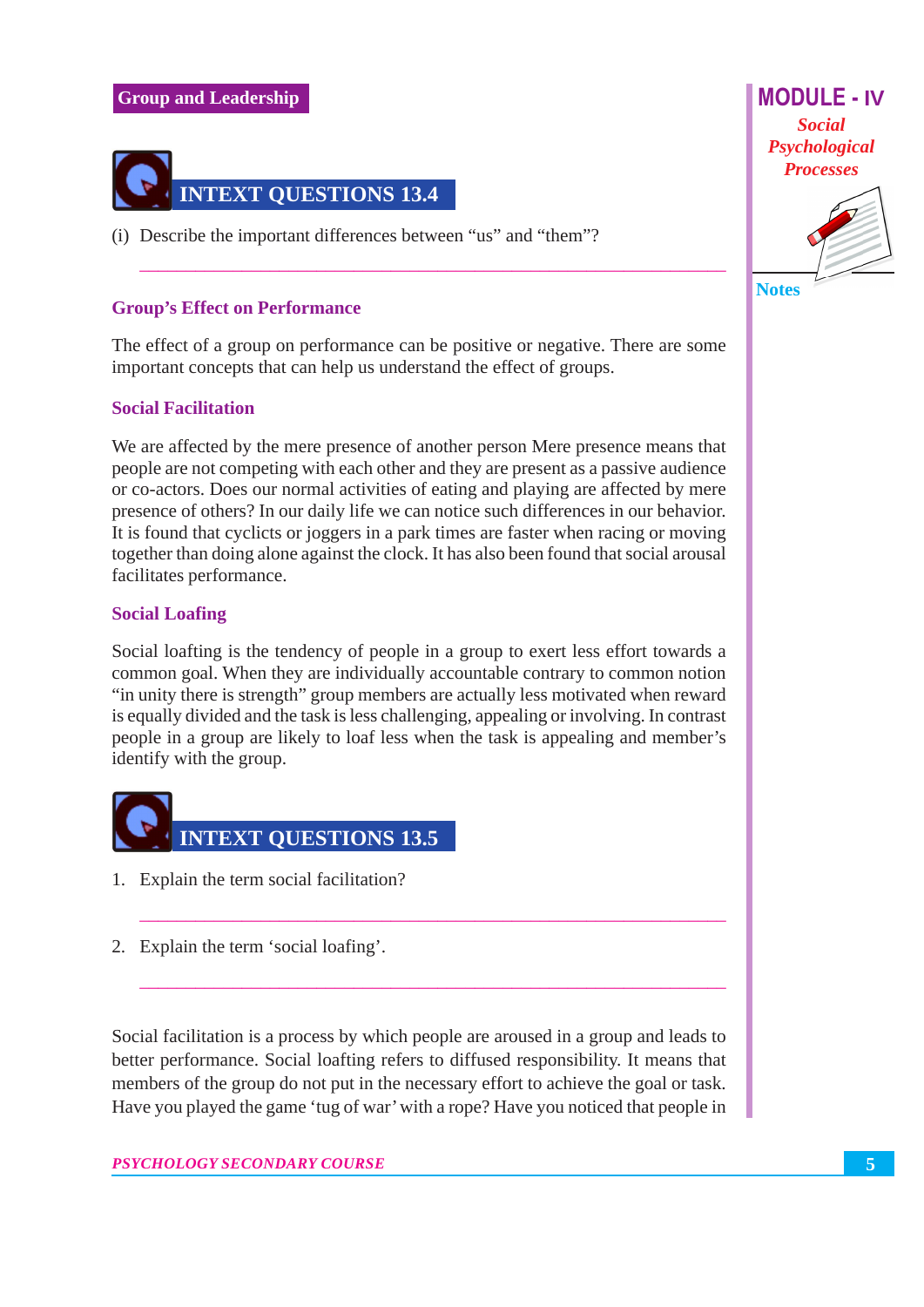#### **MODULE - IV Social** Psychological **Processes**



**Notes** 

the front are putting in effort and are pulling the rope, whereas people at the tail end, are just holding the rope? Yes, social loafing is common when one's efort is not being measured or rewarded.

#### **Group Size**

The bigger the group size the more its members loose self-awareness and in an aroused state are more likely to commit mob atrocities of looting, burning or lynching. An aroused mob enables its members to believe they will not be persecuted, they perceive the action as that of groups.

#### **Group Polarization**

When a group has to make a decision, the members meet. It is noticed that while the discussion is going on, there is a strong tendency for the group decision to shift to be more extreme and risky. When one holds a given opinion or position with regard to a topic, then during a group discussion information supporting one's view points helps us to validate our beliefs and opinions. This shift from a position of no or little risk to an extreme position is termed as 'group polarization'. This happens because group members may get new information and more persuasive arguments.

#### **Group Think**

Group think refers to group-induced distortions that do not allow objective considerations of all the possible alternatives. It takes place when a cohesive group remains isolated from dissenting viewpoints. The presence of a directive leader who signals what decision he or she favors also contributes to it. The group think phenomenon occurs due to illusion of invulnerability, unquestioned belief in the groups morality, rationalization and conformity pressure.



- 1. Describe the factors that influence group work?
- 2. Describe the harmful effect of group polarization?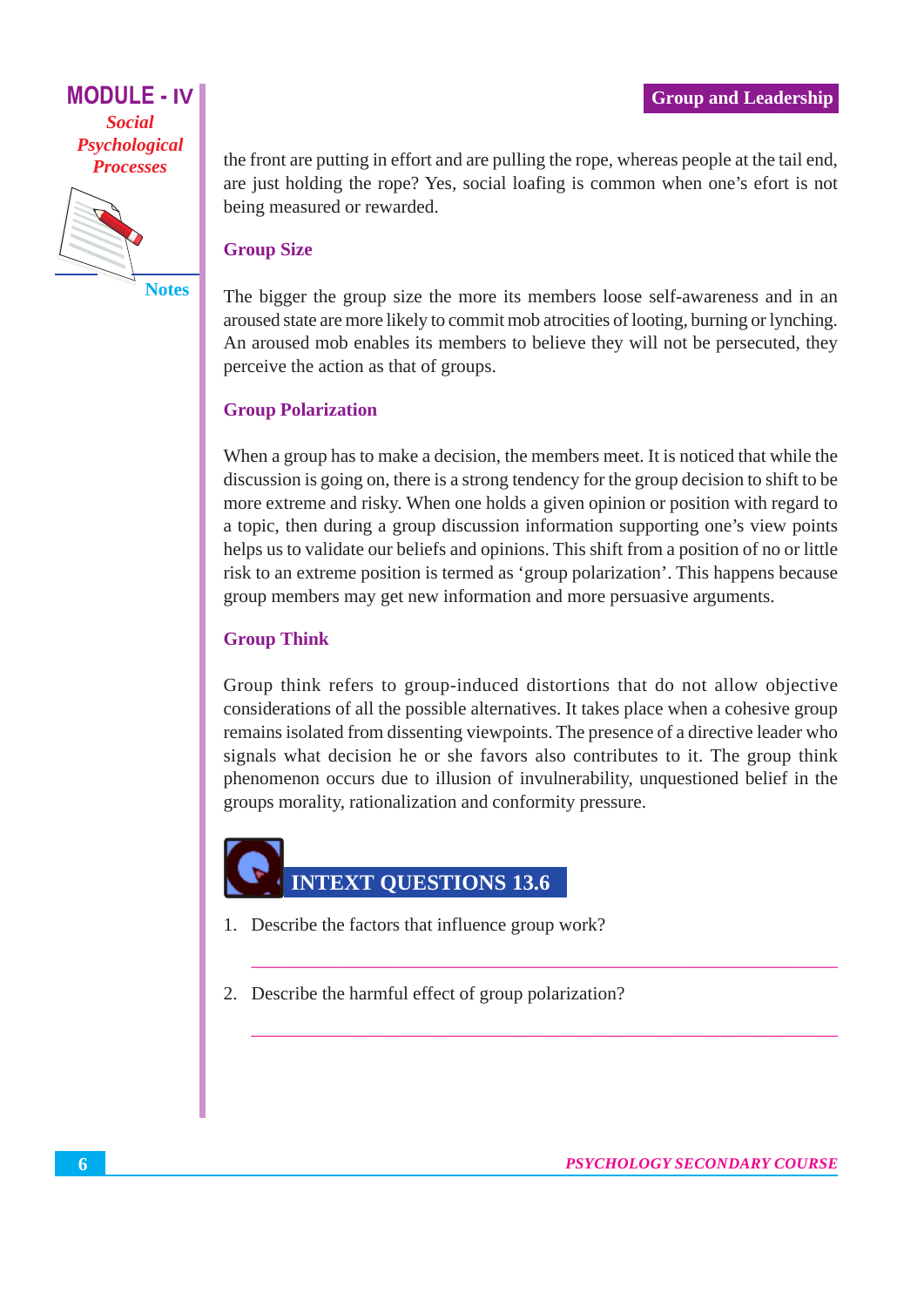#### **13.5 FORMAL AND INFORMAL GROUPS**

Groups are of various types. One major categorization is of formal and informal groups. Groups that are established for a specific purpose are called **formal groups**. This type of group is usually formed to meet clearly defined goals. The examples of formal groups include student projects groups, committees, boards or commissions.

**Informal groups** on the other hand form naturally out of interaction among individuals overtime. Informal groups may emerge out of formal groups with members having similar ideas, values, beliefs and social needs. For instance, Indian National Congress, Rotary Club started as small informal groups but with time became formal groups. Spontaneous interaction of likeminded people aimed towards achieving a common goal may give rise to the formation of informal groups. Membership of any group depends on many things. Some of the important factors include importance, common motive, socio-economic background, cultural aspiration, poverty, deprivation, and job security. Attitude similarity and external factors of situation and leadership characteristics also play an important role in the formation of groups.

#### **13.6 GROUP DEVELOPMENT**

Newly formed groups show different behaviors than groups that have been together for sometime. This is because a group progresses through reversal stages of development. Groups progress through the following stages: forming, storming, initial integration and performing stage.

#### **Forming Stage**

When a group is formed, a number of issues are decided. Before joining a group, people ask various questions including Who can become a member? What are the roles one has to play as members? What the group can offer me? How can I contribute to the group? In the first stage the group defines its behavior for the members and finalise the goals of the group.

#### **Storming Stage**

In this stage members feel comfortable to express their feelings. Differences in attitudes and needs are widely noticed during this stage. The internal and external demands create conflicts among the members. If conflicts are ignored, members develop bitterness and that may damage the group's ability to perform.

#### **Initial Integration Stage**

The members in this stage develop an initial sense of closeness and belonging. By this stage the rules are finalised which till the way group members will operate. The members in this stage start co-operating to each other.

**MODULE - IV Social** Psychological **Processes** 



**Notes**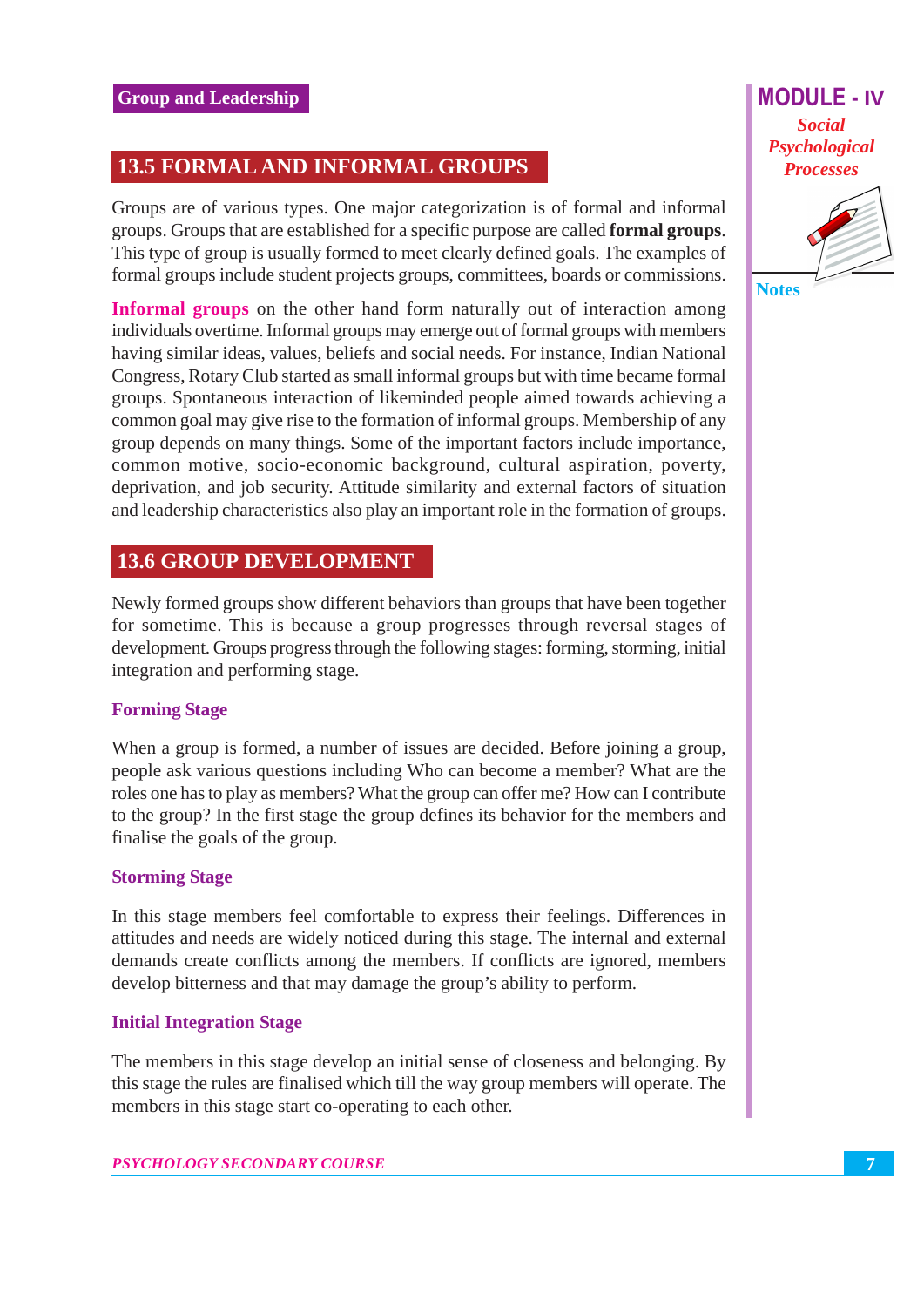#### **Group and Leadership**

#### **MODULE - IV Social** Psychological **Processes**



**Notes** 

#### **Performing Stage**

In this stage the group starts functioning as an effective unit. By this stage the group members learn well as to how to get along with each other. The roles of members are decided and the leadership issues are settled by now. The group starts pursuing its goals. Most of the members at this stage are satisfied with the group.

## **INTEXT QUESTIONS 13.7**

1. State the various stages of group development.

### **13.7 LEADERSHIP**

It is often said that "the youth of today are the leaders of tomorrow." Leaders in the various walks of life are very popular. The images of leaders in sports, politics, cinema, business are brought to our notice through mass-media. There are different success stories behind every successful leader and there is no single accepted quality of becoming successful leader. The socio-cultural tradition, and politico-economic situation are some of the important determinants of leadership. Success in family, business, school, country or the military is often attributed to the quality of leadership. In today's work environment, the melting away of national and geographical boundaries via computerisation and Internet has created greater need for global leadership. The importance of leading in diverse environments has become more important in today's context. Leadership is defined as ability to influence others to achieve certain goals. A good leader can significantly influence the behaviour, attitude and performance of the followers.

### **13.8 QUALITIES OF A LEADER**

If Gandhi is an example of social leader, Narayan Murthy is an example of professional leader and Buddha, Christ, Gurunanak are examples of religious leaders. Initiative and dominance are important in the leadership process. Leaders are heard and accepted by a sizeable number of the people. Their followers involve communication and the authority of such leaders is accepted by them.

The qualities required to be a successful leader varies from place to place, culture to culture, and situation to situation. There are leaders in specialized fields such as Sachin Tendulkar in cricket, Ratan Tata in business and Abinav Bindra in shooting but they are not recognized as mass leaders. Successful leadership in a particular field and leadership of the mass social spectrum are different. The main psychological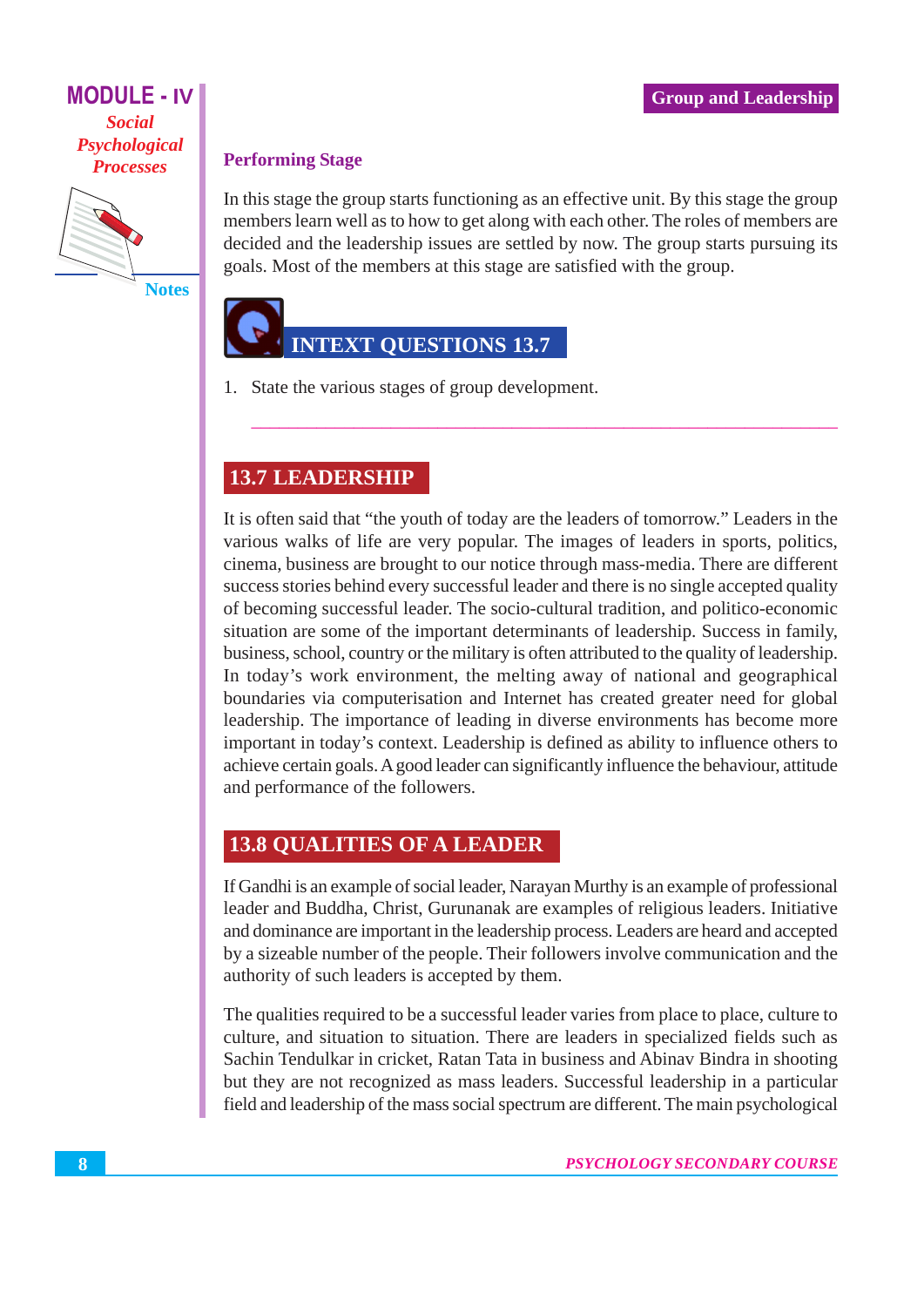attributes of a leader are as follows:

- leaders are aware of the abilities of their followers.
- leaders have good communication skills, both verbal and non-verbal.
- leaders accept personal responsibilities and set examples for group members.
- leaders have ability to understand the situation.
- leaders are good planners, visionary and trustworthy.

# **INTEXT QUESTIONS 13.8**

1. Identify the qualities of a leader

#### **13.9 THEORIES OF LEADERSHIP**

There are many theories of leadership and important among them are the following:

Early views of leadership described that leaders are born. According to this theory some people are born with the traits of leadership and possess inherent properties to become leader. Subsequently many theories were developed.

A. Trait Approach : This approach attempts to tell which personal characteristics lead to effective leadership. It has been found that the following are major traits of leaders:

Belief in oneself (self-confidence), along with openness to the ideas of others, a passion for the job and a drive that set an example for others, love of people, acceptance of others, maturity and responsibility and desire to achieve goals are other relevant leadership traits.

**B. Behavioral of Approach:** It has been noted that successful leaders exhibit two types of behaviours, task centered and employee-centered. Task orientation relate to the quality and the quantity of work. On the other hand, employee-centered orientation focuses on meeting the personal needs of the group members.

**C. Situational Approach:** We often notice that situational variables play important role in effective leadership. The effectiveness of a particular style of leadership behaviour depends on the situation. As situation changes different leadership styles become appropriate.

D. Path-Goal Approach: Path-goal theory focuses on how leaders influence

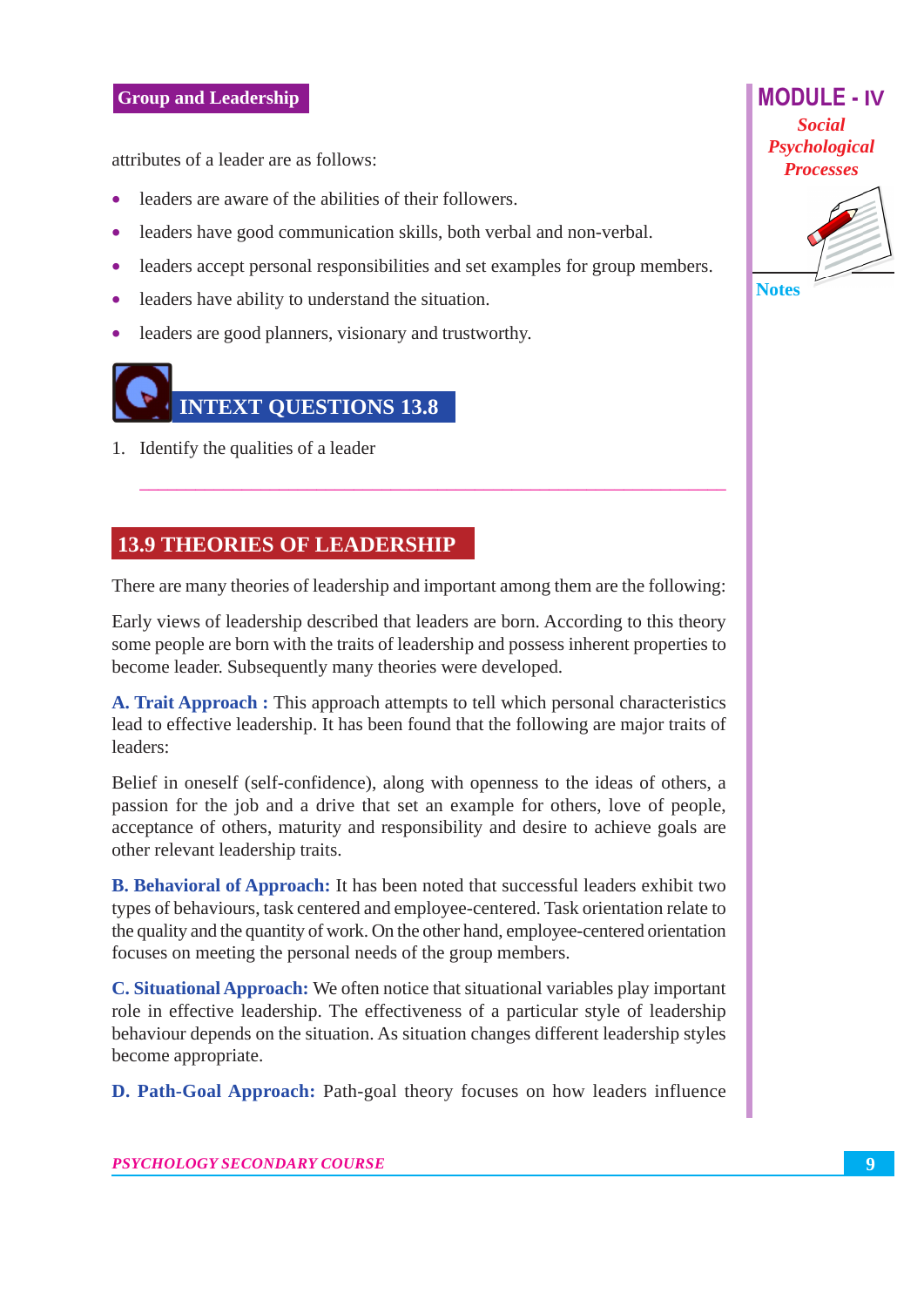#### **MODULE - IV Social**

Psychological **Processes** 



**Notes** 

followers' expectations. According to it leader behaviour is acceptable when followers view it as a source of satisfaction or showing the way to future satisfaction. The four styles of leadership identified by path-goal theory are as follows:

- (i) Directive style provides guidance to followers about what should be done and how to do it.
- (ii) Supportive style is primarily concerned with establishing interpersonal relations with the followers.
- (iii) Participative style believes that follower participation improves the quality of decisions.
- (iv) Achievement oriented style sets challenging goals for the followers. Minimal supervision is required with this style of leadership.

E. Charismatic Leadership: This kind of leadership focuses on the interpersonal transaction between leaders and followers. Leaders are engaged in behaviours that maintain a quality interaction between themselves and followers. The main characteristics of there leaders are as follows:

- $\bullet$ They offer an unusual or far-out vision of reality.
- They make sacrifices or take risks to further their vision.  $\bullet$
- They use unconventional methods to achieve their goals.  $\bullet$
- They communicate with confidence.  $\bullet$

Charismatic leadership transforms followers by creating changes in their goals, values, needs, belief and aspirations. They accomplish this transformation by appealing to followers selves.

## WHAT YOU HAVE LEARNT

- Two or more persons interacting for some time having common goal constitute a group. Group is required to satisfy our individual needs and expectations.
- Importance of group processes can be understood with the help of factors like  $\bullet$ competitiveness, cohesiveness and co-operation that lead to enhanced performance and productivity.
- Group processes help understanding the different aspects of group behavior at village, caste and community levels.
- At the organizational level productivity can be immensely improved by  $\bullet$ strengthening the group diversity and its energy.
- Humans are so complex that we have a number of theories describing leadership.  $\bullet$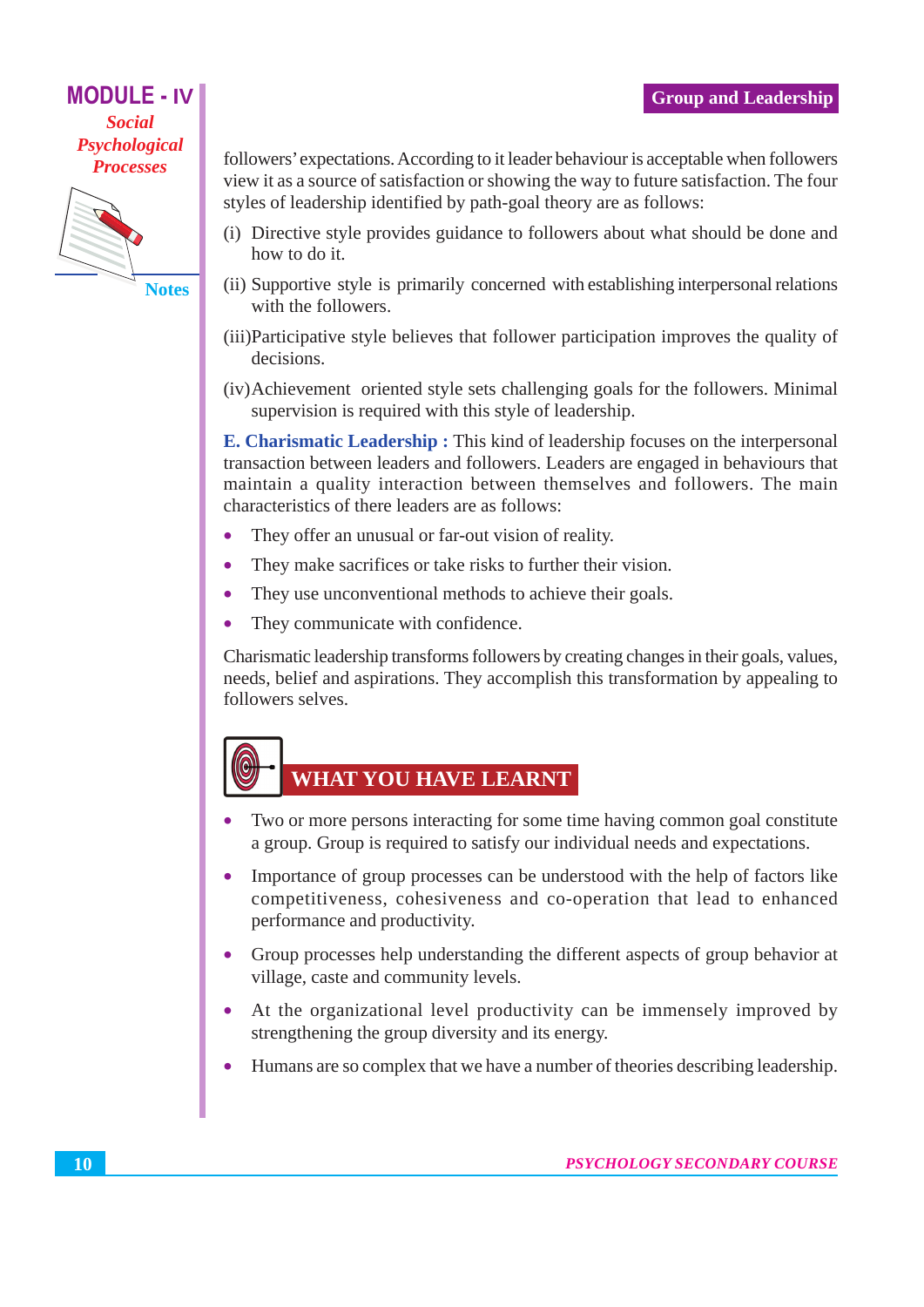#### **Group and Leadership**

- Great men theory of leadership suggests that certain people are born to became leaders but this view has become outdated.
- According to trait theory there are certain physical, social and psychological characteristics that one needs to become a leader.
- The situational theory prescribes that we should understand traits and behaviour not in isolation, but in the context of a situation.
- Charismatic theory proposes a visionary approach and use of unconventional methods in achieving goals.
- Leadership is one of the most talked about topic even in our day to day life and a better understanding of this topic will be of great use in our practical and professional life.

## **TERMINAL QUESTIONS**

- 1. Describe various advantages of being a group member.
- 2. What is group dynamics?
- 3. Describe psychological attributes of leadership.
- 4. How would you go about demonstrating leadership if you were the new president of a company?



#### 13.1

Satisfaction of needs, identity, belongingness, development of self and personality, socialization, discipline, goal achieement.

#### 13.2

1.

- $a. No$
- b. Yes
- $c. No$
- d. Yes
- e. Yes

**Social** Psychological **Processes** 

**MODULE - IV** 



**Notes**